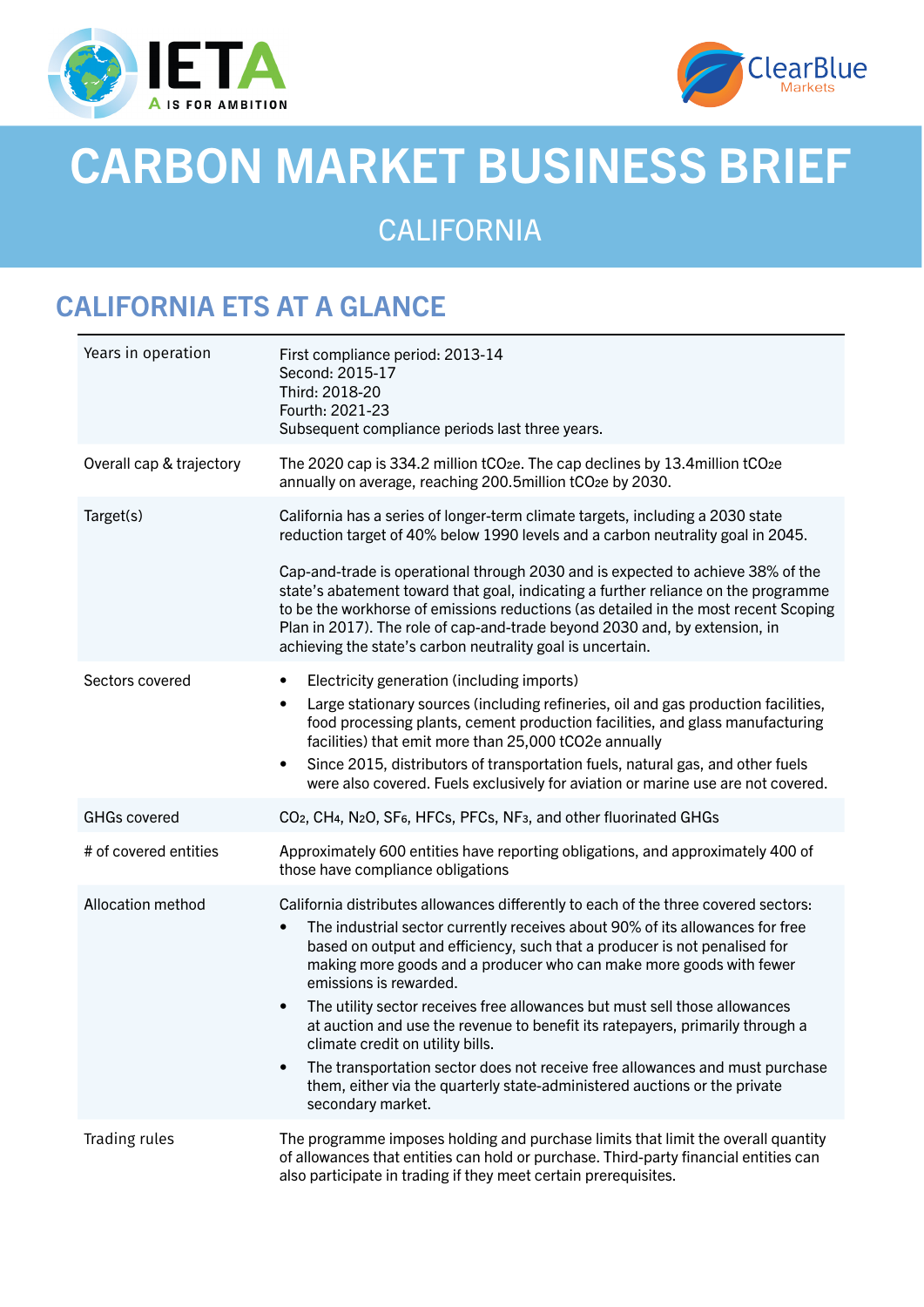| Use of offsets and linking      | The use of offsets is limited to 8% of a covered entity's compliance obligation for the<br>first three compliance periods, 4% for the fourth compliance period, and 6% for the<br>fifth and sixth compliance periods. At least half of offsets post-2020 must provide<br>direct environmental benefit to the state (DEBs). The California Air Resources Board<br>has established rigorous US forestry, urban forestry, livestock, ozone depleting<br>substances, mine methane capture, and rice cultivation compliance protocols.<br>The programme linked to Quebec's cap-and-trade system in January 2014. It was<br>linked to Ontario in January 2018, but a de-link occurred in mid-2018 when the<br>province abruptly scrapped its system following a change of governance. There have<br>been discussions on linkage with Oregon or Washington if they were to establish<br>cap-and-trade systems. |
|---------------------------------|---------------------------------------------------------------------------------------------------------------------------------------------------------------------------------------------------------------------------------------------------------------------------------------------------------------------------------------------------------------------------------------------------------------------------------------------------------------------------------------------------------------------------------------------------------------------------------------------------------------------------------------------------------------------------------------------------------------------------------------------------------------------------------------------------------------------------------------------------------------------------------------------------------|
| Other features                  | California has a complex series of price controls, including an Auction Reserve Price<br>which started at \$10 per tCO <sub>2</sub> e in 2012 and increases 5% annually plus inflation.<br>The 2021 auction price floor is \$17.71.<br>Starting in 2021, a portion of allowances will be set aside in two reserves which<br>are triggered at different price points. The reserves will be triggered at \$41.40 and<br>\$53.20 per tCO2e respectively, increasing by 5% plus inflation annually. These will<br>replace three reserves that existed before 2021.<br>A price ceiling will also be set starting in 2021, starting at \$65 per tCO <sub>2</sub> e and rising<br>by 5% plus inflation. If this threshold is triggered, units from the reserve will be<br>offered at the price ceiling.<br>Banking is allowed; borrowing is not allowed.                                                       |
| Penalties for<br>non-compliance | Annual Compliance Obligation: A covered entity must surrender allowances<br>equivalent to 30% of emissions from the previous year within the current<br>compliance period by 1 November annually.<br>Triennial Compliance Obligation: A covered entity must surrender allowances<br>equivalent to 100% of emissions for the compliance period, less allowances already<br>surrendered.<br>Failure to surrender on time results in an immediate surrender obligation equivalent<br>to four times the missing balance                                                                                                                                                                                                                                                                                                                                                                                     |
| Use of revenues                 | Some revenue is returned directly to utility ratepayers through the California Climate<br>Credit on utility bills.<br>The rest makes up the Greenhouse Gas Reduction Fund (GGRF), which reduces<br>greenhouse gas emissions through California Climate Investments (CCI), which<br>emphasises benefits to low-income and disadvantaged communities. To date, the<br>CCI has appropriated more than \$6 billion in investments.                                                                                                                                                                                                                                                                                                                                                                                                                                                                          |

### MAJOR DEVELOPMENTS

The California government's re-authorisation, which took effect on 1 April 2019, extended the cap-and-trade programme until 2030. The re-authorisation modified the price ceiling, introduced allowance reserves triggered at prices below ceiling levels, and changed certain rules regarding offsets, including the so-called DEBs requirement that 50% of all credits used from 2021 onwards are from projects which provide direct environmental benefit to the state.

Current debates over programme design are primarily taking place through the Offset Protocol Task Force (OPTF), launched in January 2020, and the Independent Emissions Market Advisory Committee (IEMAC), launched in June 2018. The OPTF was created to provide guidance to the California Air Resources Board (ARB) in approving new offset protocols for use in the cap-and-trade programme. Conversations surrounding the OPTF focus on ensuring that new protocols exhibit additionality, permanence, and conservative baselines.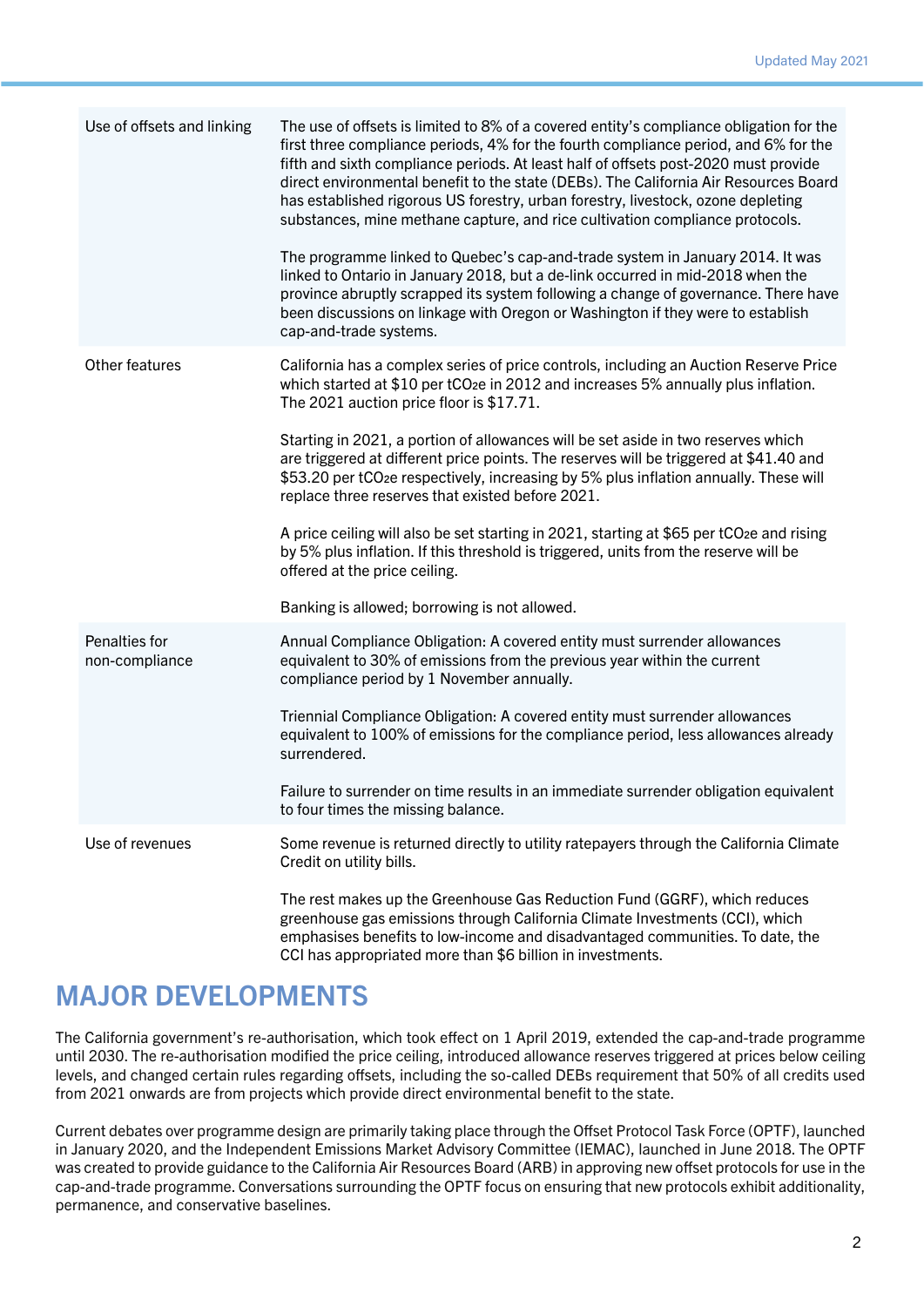The IEMAC meanwhile was created to analyse the economic and environmental performance of the cap-and-trade programme. The IEMAC functions purely as an advisory committee to the lawmakers and ARB has no obligation to follow their suggestions. Conversations surrounding the IEMAC focus on allowance supply, specifically whether ARB is issuing too many allowances and, if so, whether to intervene in the market to restrict allowance supply.

# MARKET COMMENTARY

Over the course of the WCI cap-and-trade programme, an increasing oversupply of allowances have kept prices close to the annual auction floor price. California state legislators' 2017 agreement to extend the programme to 2030 boosted confidence in the market and drew outside interest. In August 2018, financial market participants' interest in the market increased, though they did not hold a significant position in the market.

After the February 2019 auction, more financial participants, including several hedge funds, started taking large positions in the market. The position of these participants kept growing and reached a high of nearly 71million tCO2e in futures and options by 10 March 2020. This increase in demand pushed prices well above the auction floor price over this period, to nearly \$20.



**FIGURE 1** California Carbon Allowance Price History (\$/tCO2e)

However, the COVID-19 outbreak in March 2020 quickly led to market uncertainty, as California and Quebec both enforced jurisdiction-wide travel restrictions and business closures. As a result, many market participants – especially financial participants – liquidated a large portion of their positions, which drove prices down to unprecedented lows, far below the 2020 auction floor price of \$16.68 and, on 20 March 2020, the price dropped to \$11.80. The COVID-19 pandemic has affected every aspect of the economy; however, its effect has been most pronounced in the WCI's biggest-emitting sector, the transportation sector. The sector – which amounts to almost 50% of all covered emissions – has seen the biggest impact in terms of temporary emissions drop, due to the varied lockdown restrictions in order to slow the spread of the virus.

Since reaching a low in March 2020, prices have been on a slow but steady upward trend and are hovering around the \$18 mark as of March 2021. Although both the USA and Canada have been recovering economically, the COVID-19 pandemic is expected to reduce 2021 emissions below 2019 levels, although still above 2020 levels. As a result, allowance prices are expected to start uncoupling from the floor price sometime in 2022, when the market will start to experience growing yearly deficits.